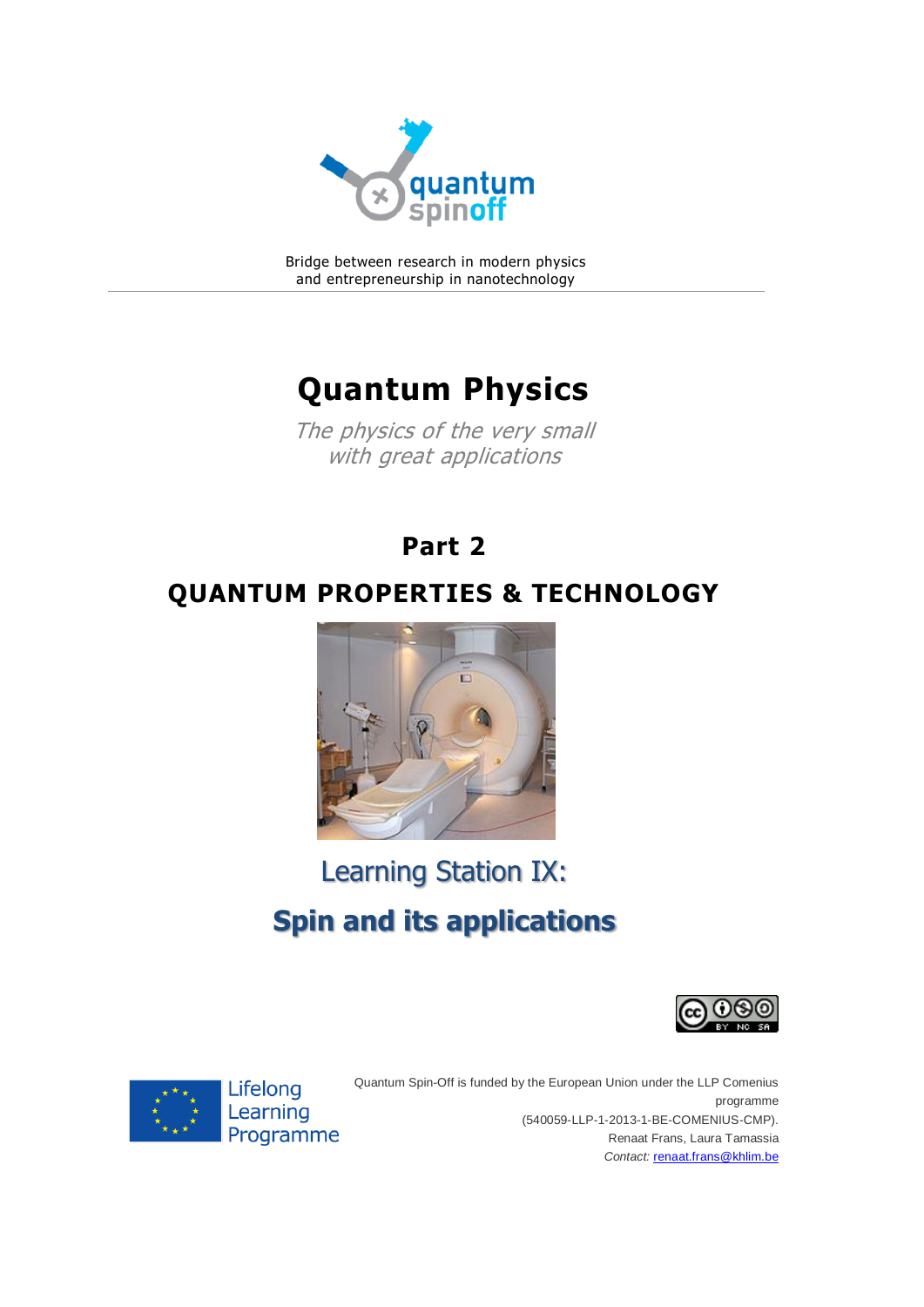## **Table of Contents**

#### **Part 2: Quantum Properties & Technology**

| LEARNING STATION IX : SPIN AND ITS APPLICATIONS |                                                                 | 3            |
|-------------------------------------------------|-----------------------------------------------------------------|--------------|
| 1                                               | Undefined properties of matter                                  | 3            |
| $\mathbf{2}$                                    | How does spin behave in a magnetic field                        | 4            |
| 3                                               | <b>Quantum weirdness: consecutive Stern-Gerlach experiments</b> | 5.           |
| 4                                               | <b>Application: Magnetic Resonance Imaging (MRI)</b>            | $\mathbf{7}$ |
| 5                                               | <b>Application: Spintronics</b>                                 | 9            |

#### **Attribution-NonCommercial-ShareAlike 4.0 International** (CC BY-NC-SA 4.0) Under the following terms:



- Attribution You must give [appropriate credit,](https://creativecommons.org/licenses/by-nc-sa/4.0/) provide a link to the license, and indicate if [changes were made.](https://creativecommons.org/licenses/by-nc-sa/4.0/) You may do so in any reasonable manner, but not in any way that suggests the licensor endorses you or your use.
- NonCommercial You may not use the material for **commercial purposes**.

You can:

- Share copy and redistribute the material in any medium or format
- Adapt remix, transform, and build upon the material
- The licensor cannot revoke these freedoms as long as you follow the license terms.

You have to refer to this work as follows:

Frans R., Boksenbojm E., Tamassia L. (2014) Quantum SpinOff Learning Station: Spin and its Applications. Centre for Subject Matter Teaching, KHLim Katholieke Hogeschool Limburg, Diepenbeek, Belgium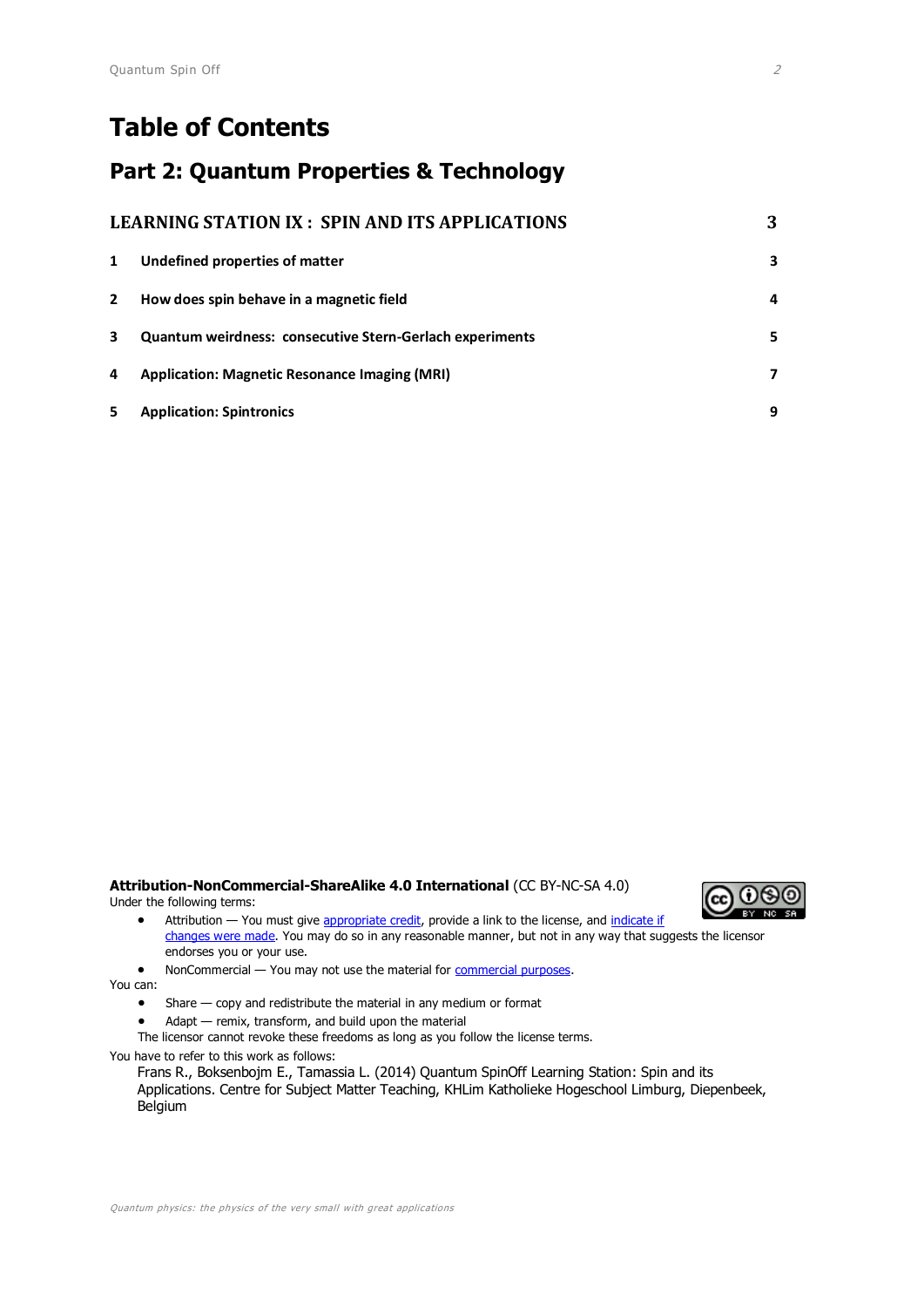# <span id="page-2-0"></span>Learning station IX : Spin and its applications

### <span id="page-2-1"></span><sup>1</sup> Undefined properties of matter

When you start learning physics you hear about properties of matter that seem familiar to you from daily life: mass, temperature, energy… But are these quantities really as familiar and as clear as you think? Would you be able to explain what temperature or energy really is? It turns out it takes some mental (and experimental) work to learn how reality works. And in science we try to be as accurate and precise about the statements which are being made. Which is why we try to define the words we use as often as possible. Nevertheless, not everything can be defined. We have to start somewhere, with words and ideas that just are what they are. And hope that we all agree on what they mean. It is possible to precisely define concepts like temperature, energy and force.

**Mass** on the other hand is a property that objects (think for instance of a ball or a car) simply seem to have. We do not really know what mass is (however, the recent discovery of the Higgs boson helps us a little further on our way to understand mass). Simply stated, mass is that property of matter which is measured in kilograms.

But we do know how this property of matter manifests itself. Can you think of formulae in physics in which mass plays an important role?

………………………………………………………………….………………………………………………………………

Figure 1: A manifestation of mass? (source: ww.dlsweb.rmit.edu.au)



#### **We often tend to relate the mass of an object to the amount of "stuff" present. But is this actually true?**

If you take 2 identical buckets and fill one of them with water and the other with oil you will notice when weighing them that oil is lighter. Its mass is smaller. Does this mean there is less oil than water? yes / no

Because of this scientists think of mass in a different way. They see that mass appears in several well-known laws of physics:

- Newton's second law
- Gravitational force

Quantum physics: the physics of the very small with great applications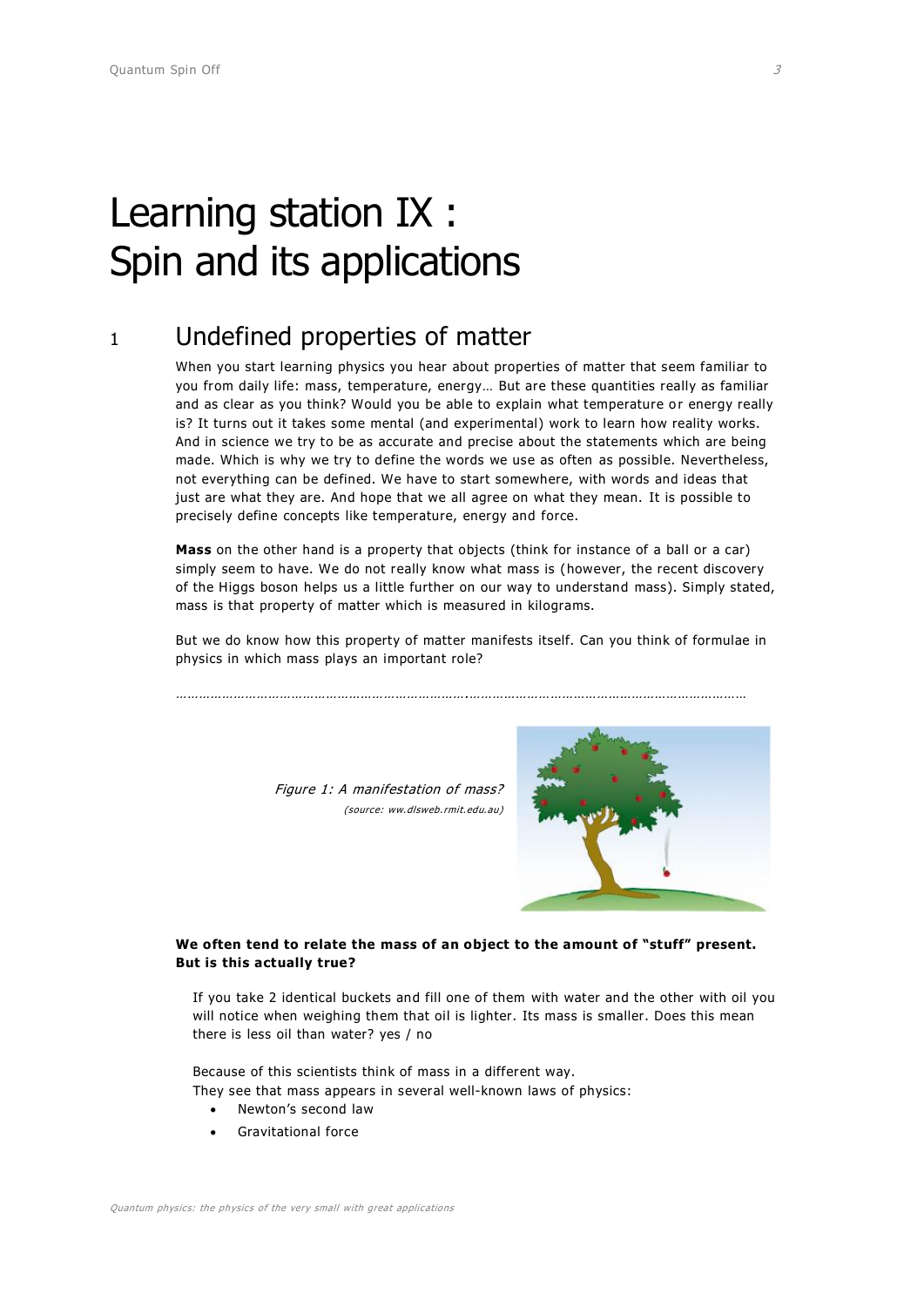And through these laws they give meaning to the word mass.It turns out mass plays 3 main roles in physics:

- 1. The more mass there is, the harder it is to **accelerate** the object
- 2. The more mass there is, the more it is attracted by the force of **gravity**
- 3. The more mass there is, the more it creates a **gravitational field** around it

This is not a text about mass. But the main point is that there are *some properties* of materials that just seem to exist and, properties that causes interaction with surroundings.

Another such property is **electrical charge** which tells us something about how the object will interact with electrical and magnetic fields.

The property that we want to study in this text is called **spin**. It is one more property of matter which cannot be defined which is why we will not be able to tell you what it is ! You may complain about that. But just remember that you were happy enough to talk about the mass of an object without anyone ever telling you what it actually is.

But what can be learned about spin is how it affects the behavior of the objects. This is what we are going to discuss in the next sections.

#### <span id="page-3-0"></span><sup>2</sup> How does spin behave in a magnetic field

……………………………………………………………………

It turns out that *objects with spin* behave like small magnets. Which means among other things that they will be affected by the presence of other magnets. What happens when you take 2 magnets and bring them close to each other?



Does the result depend on which side of each magnet faces the other?

……………………………………………………………………………

Every magnet has 2 sides, known as its north and its south pole. The interaction between 2 magnets is shown here on the figure. The strength of the attraction or the repulsion between them depends on the strength of the magnets themselves.

(Source figure: www.physics.sjsu.edu/becker/physics51/mag\_field.htm)

In 1922 Otto Stern and Walther Gerlach did an experiment, known today as the Stern-Gerlach experiment, to find out how a magnetic field affects the motion of objects with spin.

It was known at the time that a moving electric charge in a magnetic field would be deflected. But even **if the particle had no electric charge it would still be deflected in magnetic field if it had spin**.

They took a furnace from which silver atoms are ejected. These atoms have spin so that they behave like magnets. The beam of silver atoms was passed through a magnetic field created by another magnet. Each silver atom was either attracted towards the north pole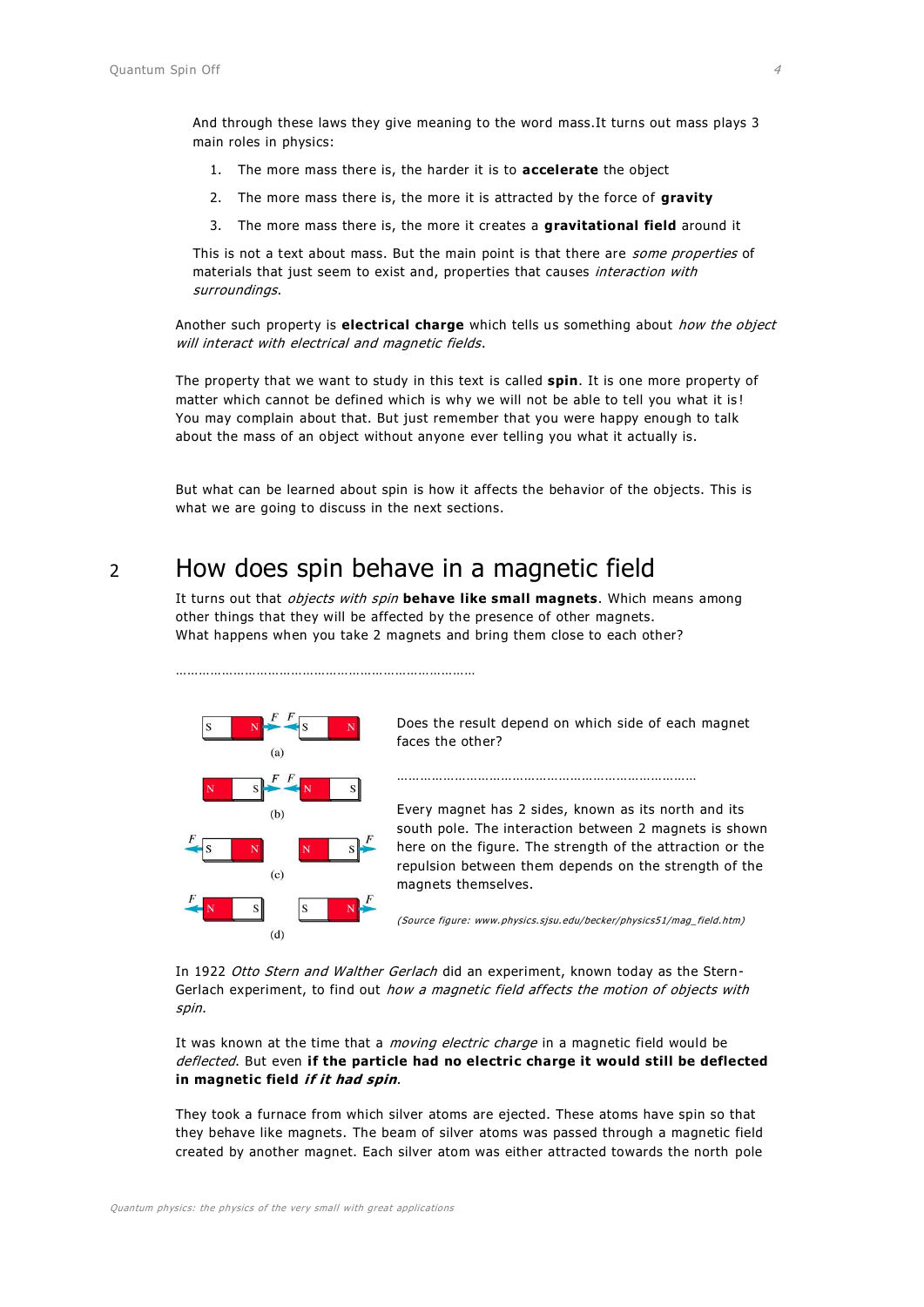of the second magnet (deflecting it upwards in the figure), or repulsed by it (deflecting it downwards). Whether it is attracted or repulsed depends on the orientation of the spin in the silver atom. This means we can separate objects with different spin by letting them go through a magnetic field. Which is exactly what Stern and Gerlach did.

What do you think will determine the amount by which the silver atoms are deflected?

………………………………………………………………………………………………..



happened. On the screen there appeared **only 2 dots**. One up, one down. What do we learn about spin from this?

………………………………………………………………………………………………………………………

It seems there are just 2 possible angles of deflection. There was only 1 possible strength of the tiny magnet.

The quantization of the spin was thus discovered. We say the spin is either up or down. Half the atoms have spin up and half have spin down. Spin is a quantum-mechanical property, which does not have a counterpart in classical physics.

But this is not the end of the weirdness.

#### <span id="page-4-0"></span><sup>3</sup> Quantum weirdness: consecutive Stern-Gerlach experiments

In reality, objects have more than 1 spin. They have 3 different spins: one in each dimension. **The atom behaves as if it had 3 perpendicular magnets in it.**

In the figure about the Stern-Gerlach experiment above the magnetic field is pointing vertically and thus separates spin up and spin down in the vertical direction. The experiment could be redone but with a magnetic field pointing from left to right instead.



In the phet-applet (see figure hereby) you can rotate the magnetic field through which the beam passes to see what happens.

(Source Phet Colorado [http://phet.colorado.edu/sims/stern-gerlach/stern](http://phet.colorado.edu/sims/stern-gerlach/stern-gerlach_en.html)[gerlach\\_en.html\)](http://phet.colorado.edu/sims/stern-gerlach/stern-gerlach_en.html)

Quantum physics: the physics of the very small with great applications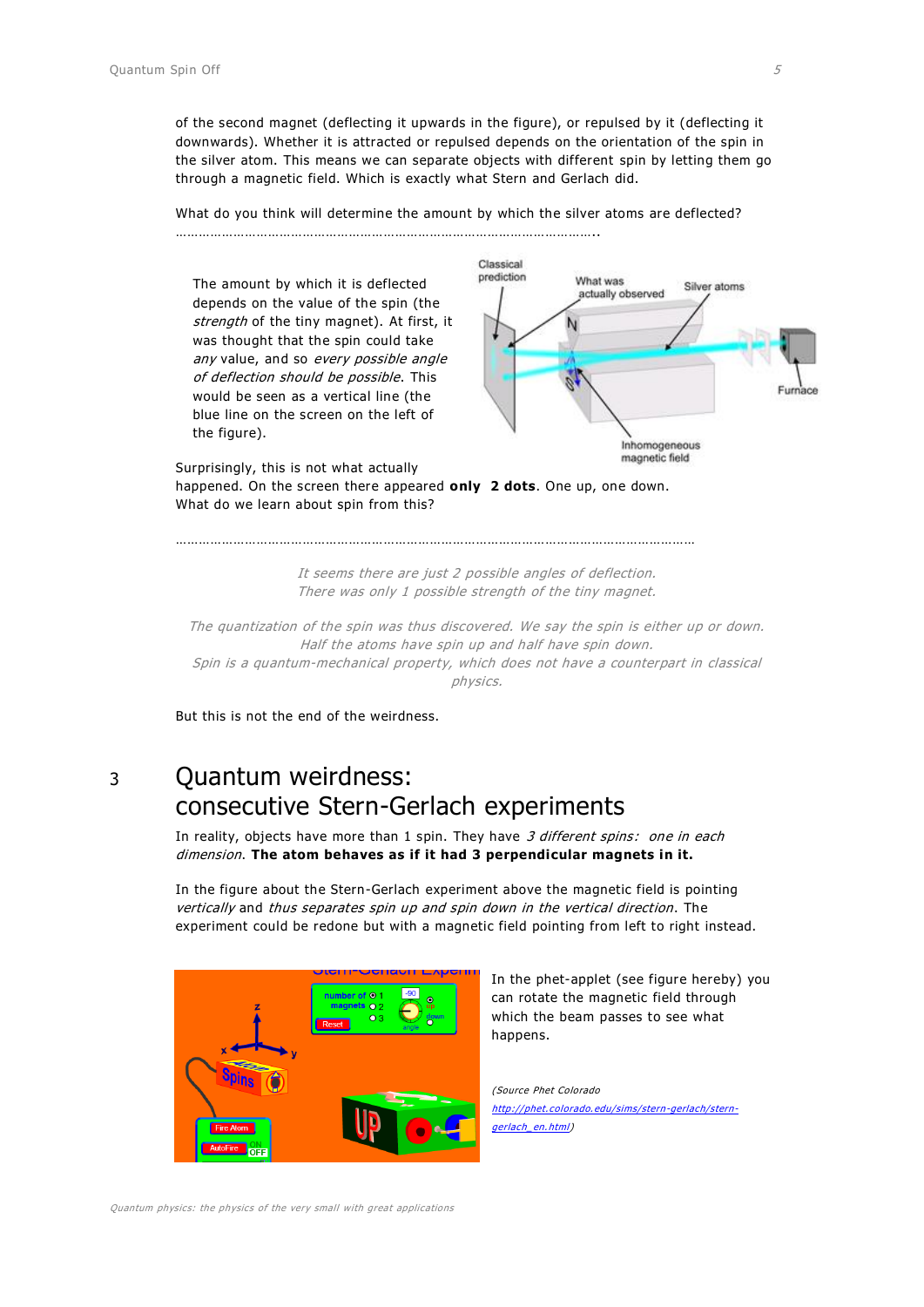On the left of the figure we have the furnace from which atoms are ejected. On the right of the figure we have the magnet in the green box. The spin up atoms come out of the left hole and the spin down atoms out of the right hole. We are thus separating spin ups and spin downs in the horizontal direction (they are still called up and down although it is known a separation of right and left).



We now take 2 magnets one after the other. Out of the first magnets 2 beams will come out. One with spin up and one with spin down atoms.

If we now put a wall in front of the spin down beam, so that only the spin up atoms would enter the second magnet, what do you expect to see coming out of the second one?

…………………………………………………………………………………………

What is actually seen can be depicted by:



Because all the atoms going into the second magnetic field all have spin up it is not surprising that all of them are deflected upwards in the second magnet: there are no spin down atoms present in the beam coming out of the second magnetic field.



Let us now rotate the second magnet by 90 degrees (so that it becomes horizontal). What do you think will happen? ……………………………………………………

The result turns out to be:



Although the atoms entering this second magnet all have spin up in the vertical direction, their spin in the horizontal direction is *still random*, which means 50% is spin up and 50% spin down. There are indeed two beams coming out of this second magnetic field.

All of this may not seem too surprising to you, but look at what happens when we add one last magnet, so that it too points in the vertical direction.



Let us block this time also the spin down coming out of the second magnet. What result would you expect to see?

……………………………………………………………

Quantum physics: the physics of the very small with great applications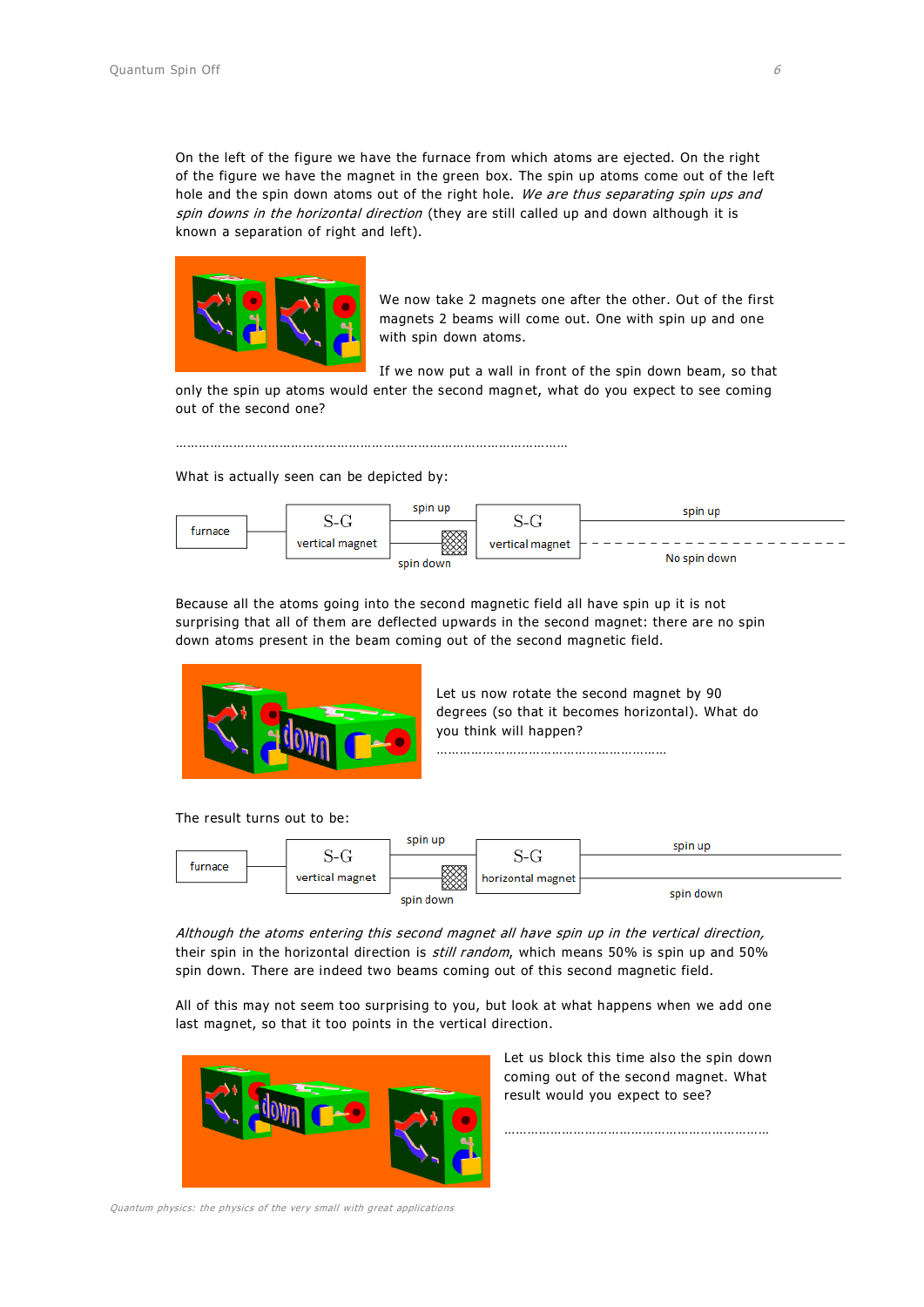Because the **spin down** in the vertical direction was **blocked** after the first magnet, you may expect to **only see spin up atoms** coming out of this third magnet.

But that is not what actually happens. What is observed are 2 beams coming out of this third magnetic field, *still half of the atoms going up and the other half going down*.



**It seems that measuring the spin in the horizontal direction affects the presence of spin up and spin downs in the vertical direction.**

#### This weird effect is a quantum mechanical phenomenon which cannot be understood with classical physics.

This quantum mechanical property of spin is not only very interesting, but it turns out to be of vital importance for several applications among which are **medical imaging**, and some aspects of **electronics**. Among many other applications of spin we should not forget to mention that electronic structure of chemical elements (the **periodic table**) uses the fact that electrons can have 2 different spins. Hopefully you 've heard about that in your lessons of chemistry.

### <span id="page-6-0"></span><sup>4</sup> Application: Magnetic Resonance Imaging (MRI)

……………………………………………………………………………………………………………………………..

As mentioned above, spins behave like small magnets. What do you see when you walk around with a compass?

………………………………………………………………………………………………………………………………

Explain why this happens:



One of the properties of magnets is that they align with the magnetic field that surrounds them. This is why the needle of a compass always point to the north. It follows the direction of the magnetic field created by the earth.

Now, in the human body there is quite a lot of water. Each water molecule  $H_20$  consists of 2 hydrogen atoms. Within each hydrogen H there is a proton with a net spin.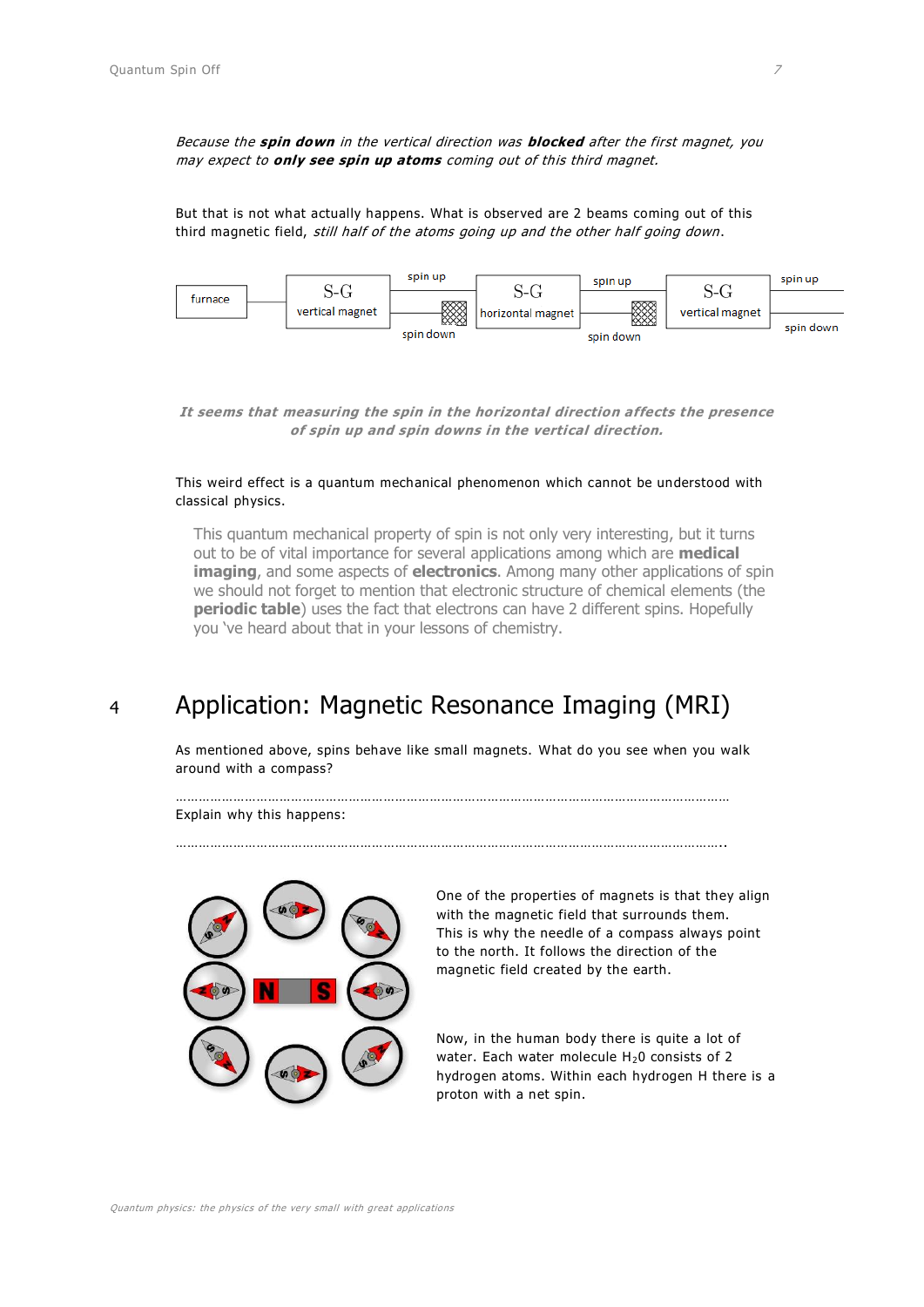

When undergoing an MRI scan (Magnetic Resonance Imaging) the patient is put into a cylindrical shaft. Within the casing of this cylinder there are strong magnets.

The spins in the body *tend to align with* the magnetic field of the magnets in the machine. **Contrary to the needle of a compass, the spins in the hydrogen atom can only point in 2 "directions": up or down.**

The spins in their turn also create a magnetic field which can be measured by the machine! Let us see how it works.

When the patient is inside the MRI scanner in fact a changing magnetic field is added which causes the spins in the body to *follow* the changing magnetic field. How many of the spins actually follow the changing magnetic field depends on the frequency at which it changes.

At **one specific frequency** the number of **changing spins** will be **maximal**. This phenomenon is called nuclear magnetic **resonance** (which is why such a scanner is also known as an NMR scanner).

You can try this out yourself with the following applet: <http://phet.colorado.edu/en/simulation/mri>

The *change* in direction of the spins themselves can be measured because the magnetic field created by them also changes as they change direction. When the changing magnetic field of the machine is turned off again the spins will go back to being aligned with the non-changing magnetic field of the scanner. The **time** it takes for them to go back to this state is different in different kinds of tissue (it is for instance different in healthy tissue than it is in cancerous tissue). By measuring this so-called *relaxation time* doctors get a **picture of the presence of absence of certain kinds of tissue** (or tumors).



This is an example of a typical picture taken by an MRI scanner.

MRI is so important that the **2013 nobel prize for physiology** or medicine was awarded to Paul Lauterbur and Peter Mansfield for their research on this topic.